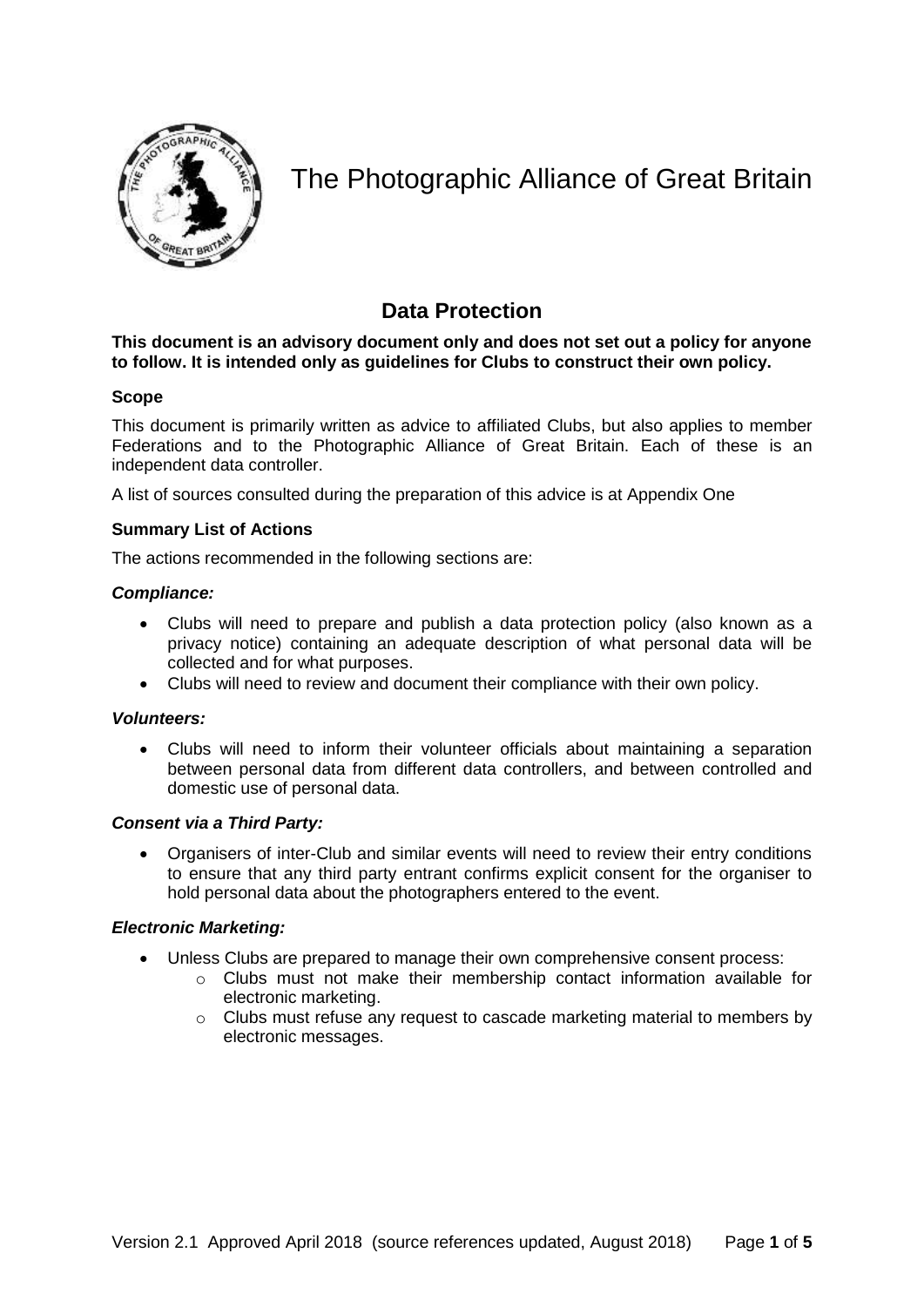# **Principles**

There has been data protection legislation based on European Union Directives, since 1984. The Data Protection Act 1984 (DPA84) was replaced by the Data Protection Act 1998 (DPA98), which in turn is replaced by the European Union General Data Protection Regulations (GDPR), as incorporated into UK law by the Data Protection Act 2018 (DPA18).

Throughout, data protection has been based on a set of principles, with which all data controllers must comply. A data controller collects and uses personal data. The principles apply to personal data collected by the controller on any data subject, meaning a natural living person.

GDPR Article 5(1) gives the principles in detail, but they can be summarised.

- The controller may only collect personal data relevant for lawful purposes, and where the data is sufficient and adequate, is not excessive, and is kept accurate and up to date. Personal data must be destroyed when it is no longer relevant or required.
- The controller must keep personal data secure, but also available for the relevant purposes.
- The controller must respect the rights of data subjects, including the right of access.

#### **Compliance**

Previously, compliance with the principles by data controllers was checked via notification to the Information Commissioner (ICO), with exemption for non-profit organisations, such as Clubs. Notification was abolished by the Digital Economy Act 2017 (DEA17), and the same exemptions, now for informing the Information Commissioner, have been continued.

GDPR Article 5(2) introduces a new and important requirement for all data controllers to demonstrate their compliance with the principles in Article 5(1). For non-profit organisations, this will be an additional duty. In practice this would appear to fall into two parts:

**Action:** Clubs will need to prepare and publish a data protection policy (also known as a privacy notice) containing an adequate description of what personal data will be collected and for what purposes.

**Action:** Clubs will need to review and document their compliance with their own policy.

The content of a data protection policy should be such that it meets the first of the rights of all data subjects ie, the right to be informed.

Regardless of these actions, effective compliance is an ongoing requirement, and it will always rely on a proper understanding by all relevant Club officials of their responsibility to act within any policy.

As a simple example, it is desirable for the contact details of all Club members to be restricted to the executive committee. If a committee member then circulates information to all members by email, the sender should place the circulation list in the 'Bcc' section of the email header, and not in the 'To' section. That will only happen if senders are advised appropriately.

#### **Volunteers**

Personal data kept solely for domestic use has always been exempt from data protection legislation, and that continues. However, Clubs have volunteers working from home, and a volunteer may work for several different organisations, each being a different data controller. Volunteers need to be advised that personal data acquired via one data controller may not be used for the purposes of another data controller, or for a domestic purpose.

**Action:** Clubs will need to inform their volunteer officials about maintaining a separation between personal data from different data controllers, and between controlled and domestic use of personal data.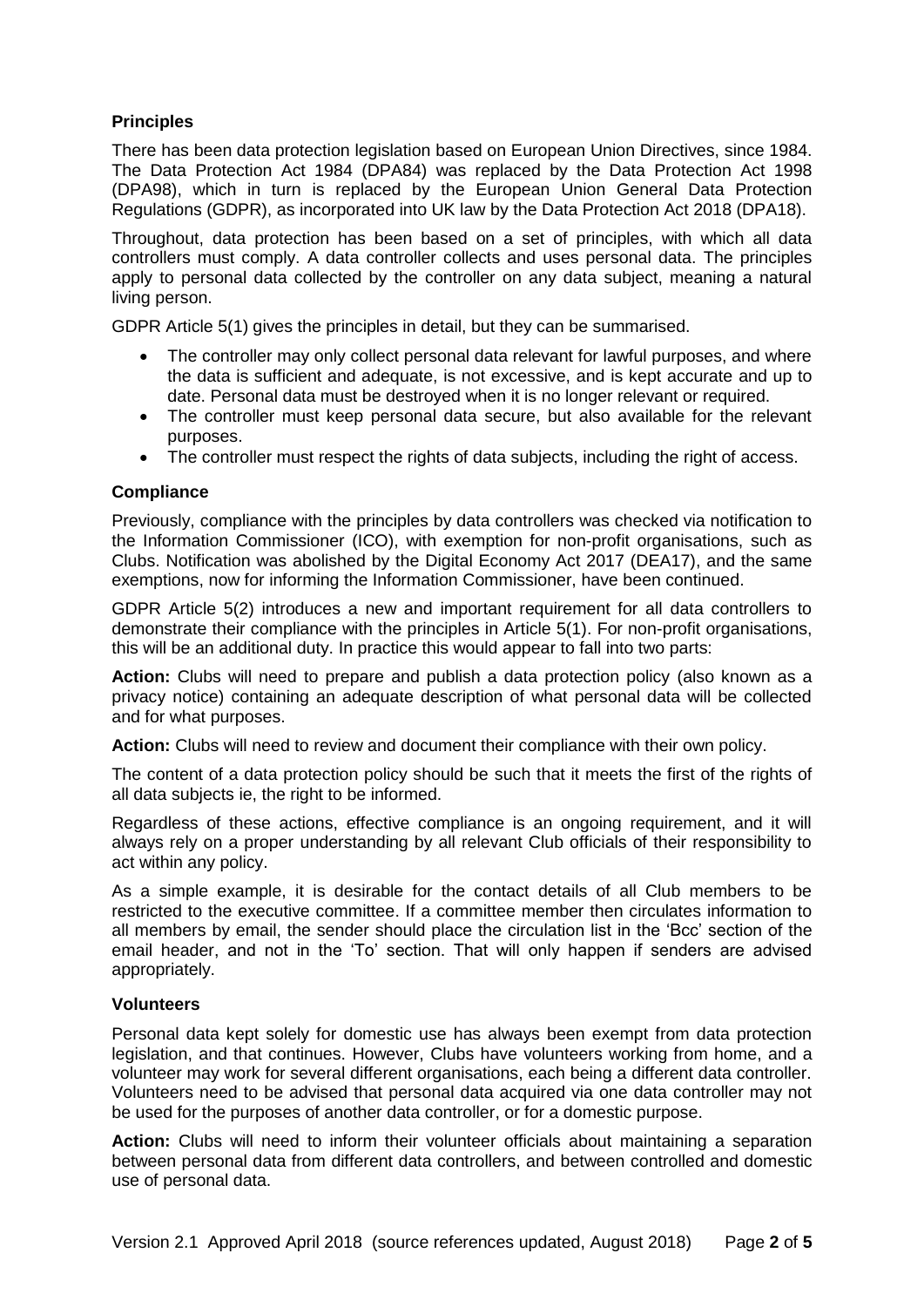#### **Lawful Purpose**

Data may only be held and processed by a data controller for a lawful purpose. GDPR Article 6(1) sets out the six available lawful purposes for processing personal data. There is nothing new about these: DPA98 Schedule 2 lists the same six purposes.

Possible options for Clubs include (a) 'consent', (b) 'contract', and/or (f) 'legitimate interests'. The others would not be applicable ie, (c) 'legal obligation', (d) 'vital interests', (e) 'public interest'.

It is commonly thought that explicit consent is always required to collect personal data. It is not, and 'consent' is only one of the options available to a data controller. But any consent, explicit or implied, will only be valid if members and potential members are adequately informed eg, via a published policy.

It may be simplest for Clubs to rely on Article 6(1)f, where personal data may be collected for the legitimate interests of the data controller. For a Club, it is obviously necessary to know who its members are, and to have sufficient contact details so that the members can be uniquely identified. It is also normal for Clubs to handle images from members and make records of entries to events and of any results.

A Club may also need to know about members in the recent past, about potential members and about contacts within other organisations. There will also be retained historical records eg, programmes, catalogues and award winners.

#### **Consent via a Third Party**

Normal activity for many Clubs includes facilitating submission of members' images to Inter-Club, Federation or PAGB events. In that case, the Club is passing personal data to another data controller. The receiving data controller has no direct relationship with the data subject, and has to rely on consent passed on by the Club.

**Action:** Organisers of inter-Club and similar events will need to review their entry conditions to ensure that any third party entrant confirms explicit consent for the organiser to hold personal data about the photographers entered to the event.

A similar issue arises with contact lists circulated in handbooks or placed on web sites, where policies and documentation also need to be reviewed.

#### **Children**

The PAGB has published separate guidance on the safeguarding of children and others, collectively referred to as 'vulnerable individuals'.

The guidance remains applicable, and no additional issues arise for Clubs from the change of data protection legislation.

#### **The Right of Subject Access**

Data subjects are entitled to access their personal data held by a data controller. The data subject does not have to give a reason for the request, and the few exemptions are unlikely to apply.

#### **The Right of Rectification**

There may be circumstances where the accuracy of data is genuinely disputed, and published or printed archives may have been correct at the time, but no longer. Otherwise, it is hard to imagine that Clubs would not want to hold accurate personal data and would welcome and act on any updates.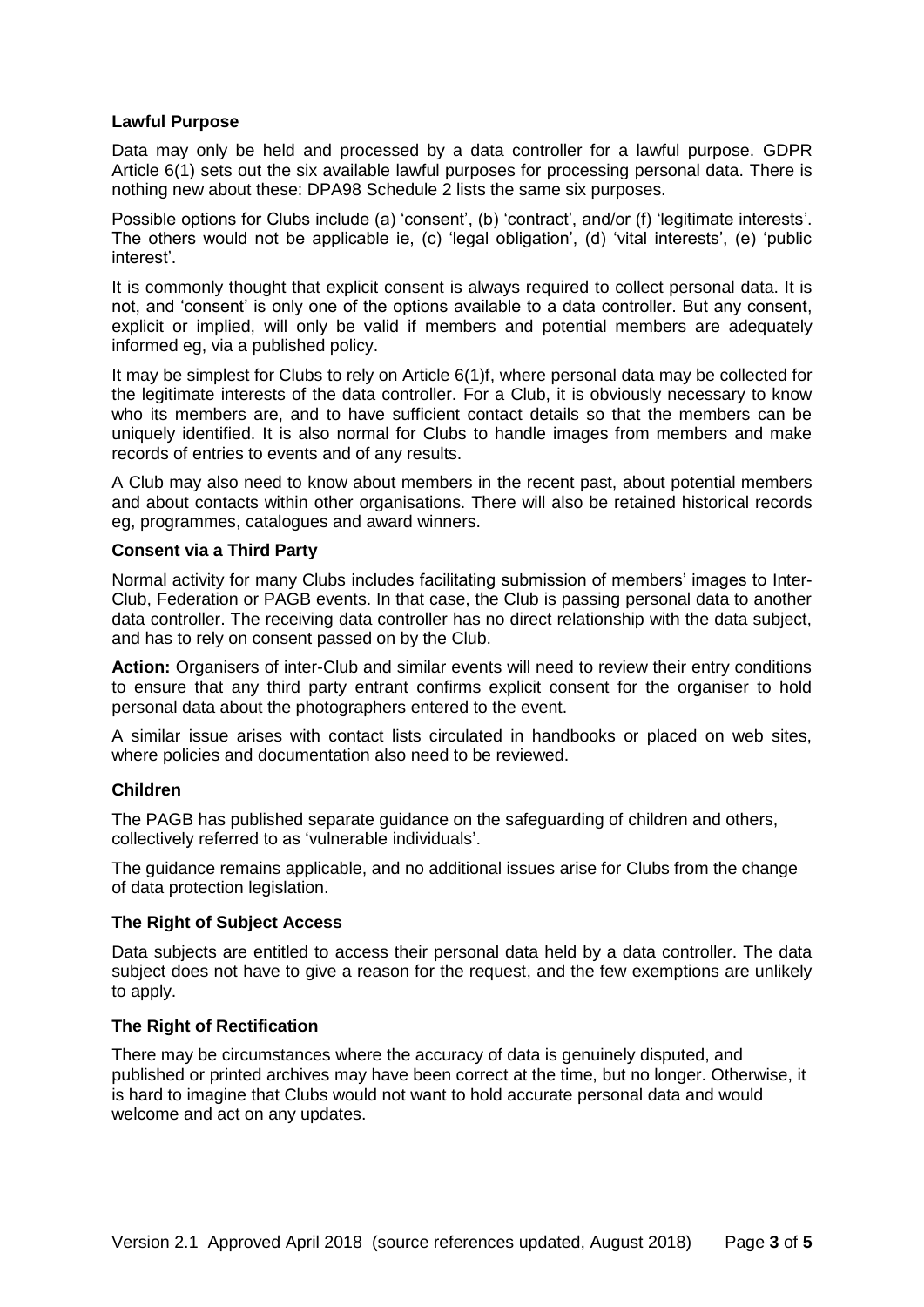# **The Right of Erasure ('Right to be Forgotten')**

GDPR includes the right to have personal data erased. The right is not automatic and there are several exclusions which in practice mean that the right would only apply, in the circumstances discussed in this document, in relation to electronic marketing (see below).

#### **Other Data Subject Rights**

Data subject rights also cover restriction of processing, portability of data and restriction of automated decision making or profiling. There are limitations to these rights, and Clubs are unlikely to be processing data where these rights apply. Where particular rights are not applicable, then guidance from the Information Commissioner's Office is that they need not be mentioned in a data protection policy.

Data subjects also have the right to make a complaint to the Information Commissioner. It would be sufficient to make that known as part of the response to a data subject access request.

#### **Electronic Marketing**

The Privacy and Electronic Communications (EC Directive) Regulations 2003 are separate from and additional to the data protection legislation. Essentially, the circulation of marketing material by electronic means is prohibited without express consent by the data subject, and a data subject is entitled to withdraw consent at any time.

The definition of marketing material includes any offer of goods or services addressed to an individual. The Information Commissioner's Office has more detailed guidance.

Marketing material would not include information to members about a Club's normal activities. There is no prohibition on general advertising, or material not directed to an individual eg, a poster or a pile of leaflets at a Club meeting.

**Action:** Unless Clubs are prepared to manage their own comprehensive consent process:

- Clubs must not make their membership contact information available for electronic marketing.
- Clubs must refuse any request to cascade marketing material to members by electronic messages.

# **Questions**

More in depth information and explanations can be found on various pages of the Information Commissioner's Office website at: <https://ico.org.uk/for-organisations/>

Should you have any specific questions or require any further clarification, please contact the Secretary of the PAGB. Contact details can be found in the PAGB Handbook and on the PAGB Website.